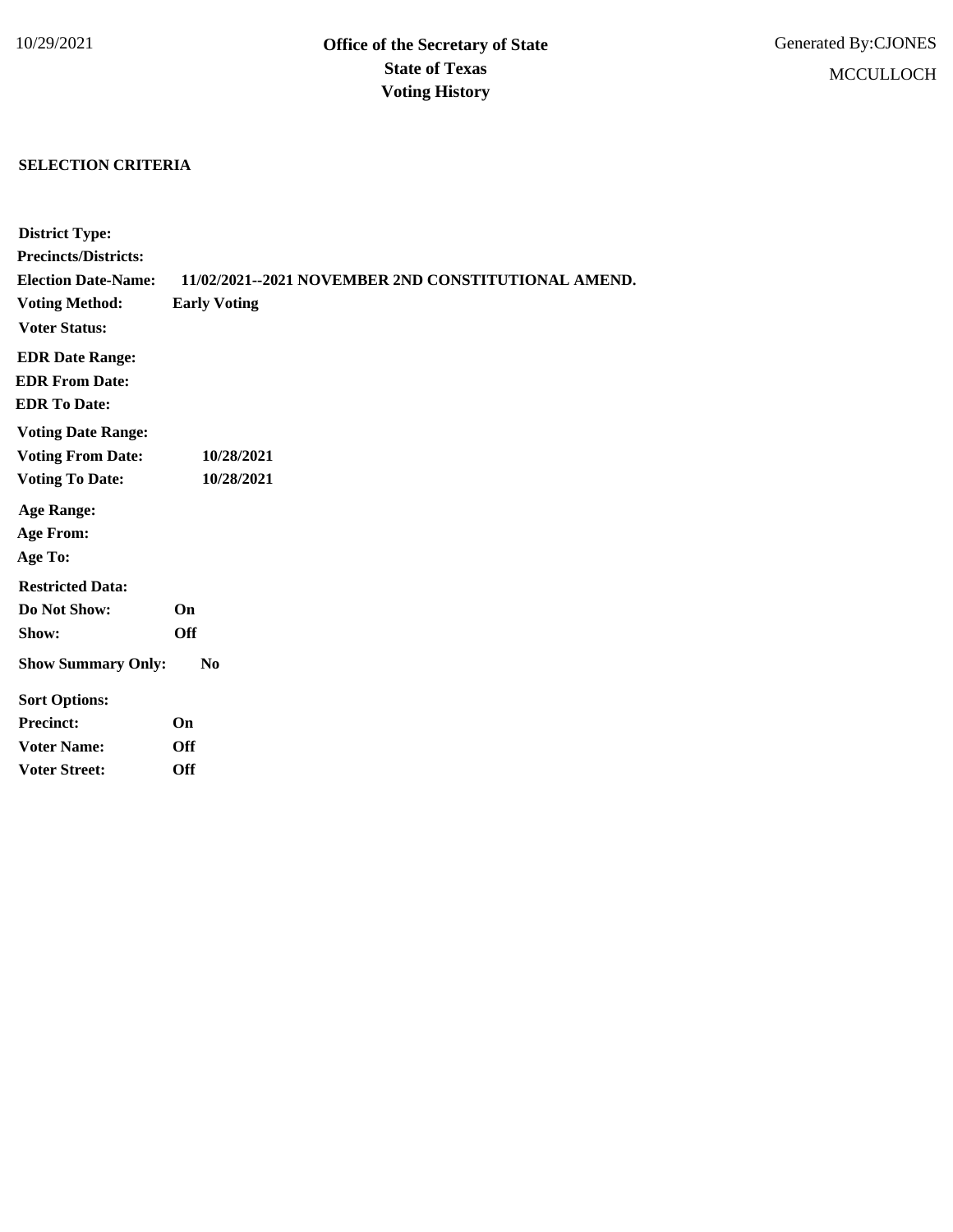| Precinc<br>t | VUID           | <b>EDR</b>                                 | Voter<br>Status | Voter Name | <b>DOB</b>               | Current<br>County | Residence<br>Address                           |  | Mailing Address |
|--------------|----------------|--------------------------------------------|-----------------|------------|--------------------------|-------------------|------------------------------------------------|--|-----------------|
| 101          | 1011048200     | 12/01/1999                                 | $\overline{V}$  | ELA R      | CANTRELL, PAM 08/12/1947 | 160               | 107 WEST LOOP<br>BRADY TX 76825 BRADY TX 76825 |  | 107 W LOOP      |
|              | Election Name: | 2021 NOVEMBER 2ND<br>CONSTITUTIONAL AMEND. |                 |            | Ballot Style: BS2        |                   | Voting Method: EV                              |  |                 |
| 101          | 1003371064     | 10/27/1982                                 |                 | E R        | EDMISTON, DAV 06/29/1950 | 160               | 151 PR 563<br>BRADY TX 76825 BRADY TX 76825    |  | 151 PR 563      |
|              | Election Name: | 2021 NOVEMBER 2ND<br>CONSTITUTIONAL AMEND. |                 |            | Ballot Style: BS2        |                   | Voting Method: EV                              |  |                 |
| 101          | 1003371086     | 10/27/1982                                 | $\overline{U}$  | GY JUNE    | EDMISTON, PEG 09/13/1952 | 160               | 151 PR 563<br>BRADY TX 76825 BRADY TX 76825    |  | 151 PR 563      |
|              | Election Name: | 2021 NOVEMBER 2ND<br>CONSTITUTIONAL AMEND. |                 |            | Ballot Style: BS2        |                   | Voting Method: EV                              |  |                 |
| 101          | 1003363490     | 10/06/1978                                 | $\overline{U}$  | H FRANKLIN | FRIAR, KENNET 01/04/1941 | 160               | 1205 WEST 6TH<br>BRADY TX 76825 BRADY TX 76825 |  | 1205 W 6TH      |
|              | Election Name: | 2021 NOVEMBER 2ND<br>CONSTITUTIONAL AMEND. |                 |            | Ballot Style: BS2        |                   | Voting Method: EV                              |  |                 |
| 101          | 1019057019     | 07/31/2003                                 | $\overline{U}$  | LANDRUM    | JENSEN, MARY 09/04/1948  | 160               | 109 PARKVIEW<br>BRADY TX 76825                 |  |                 |
|              | Election Name: | 2021 NOVEMBER 2ND<br>CONSTITUTIONAL AMEND. |                 |            | Ballot Style: BS2        |                   | Voting Method: EV                              |  |                 |
| 101          | 1019057057     | 07/31/2003                                 | $\overline{17}$ | F          | JENSEN, PAUL 08/10/1946  | 160               | 109 PARKVIEW<br>BRADY TX 76825                 |  |                 |
|              | Election Name: | 2021 NOVEMBER 2ND<br>CONSTITUTIONAL AMEND. |                 |            | Ballot Style: BS2        |                   | Voting Method: EV                              |  |                 |
| 101          | 1003366422     | 04/11/1976                                 | $\overline{v}$  | OWENS, SUE | 04/11/1958               | 160               | 105 LACKEY<br>BRADY TX 76825 BRADY TX 76825    |  | 105 LACKEY      |
|              | Election Name: | 2021 NOVEMBER 2ND<br>CONSTITUTIONAL AMEND. |                 |            | Ballot Style: BS2        |                   | Voting Method: EV                              |  |                 |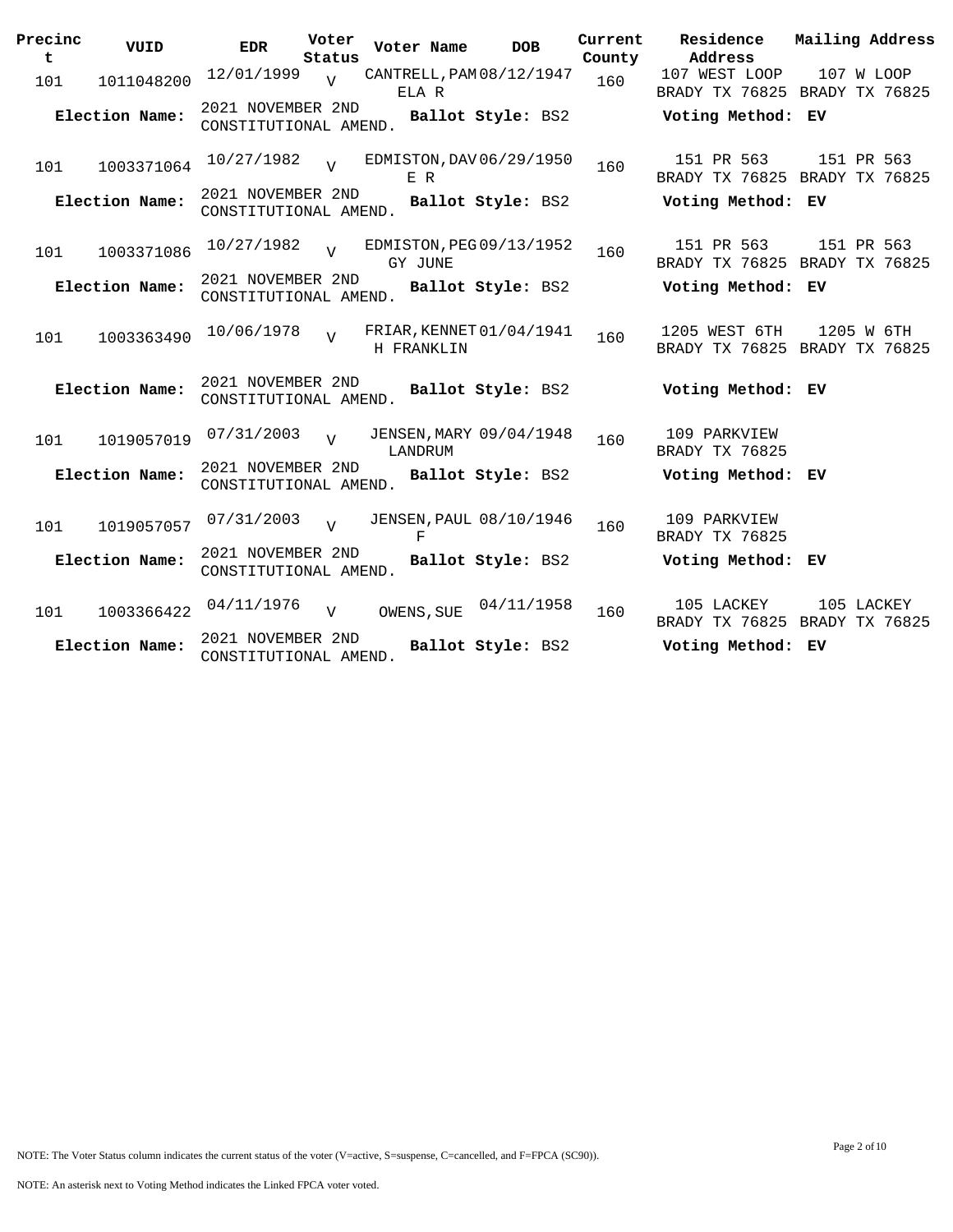| Precinc | VUID           | EDR                                        | Voter | Voter Name                             | <b>DOB</b> | Current | Residence                                     | Mailing Address |  |
|---------|----------------|--------------------------------------------|-------|----------------------------------------|------------|---------|-----------------------------------------------|-----------------|--|
| t       |                | Status                                     |       |                                        |            | County  | Address                                       |                 |  |
| 102     |                | $1003396116$ $10/09/1994$ $V$              |       | VINEYARD, KEN 07/28/1940<br>NETH DWAIN |            | 160     | 204 MELTON<br>MELVIN TX 76858 MELVIN TX 76858 | PO BOX 746      |  |
|         | Election Name: | 2021 NOVEMBER 2ND<br>CONSTITUTIONAL AMEND. |       | Ballot Style: BS2                      |            |         | Voting Method: EV                             |                 |  |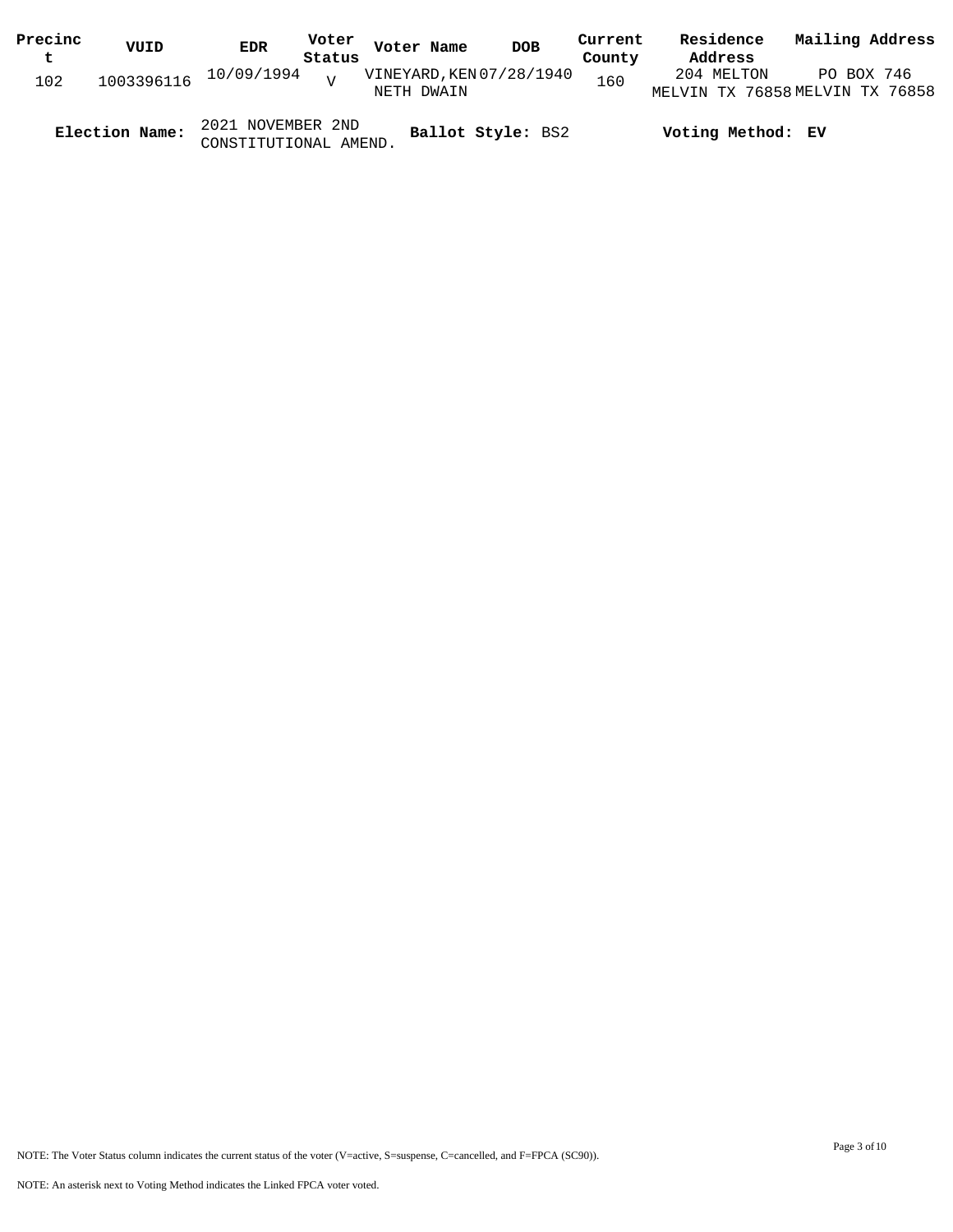| Precinc | VUID           | EDR                                        | Voter          | Voter Name | <b>DOB</b>             | Current | Residence                                   | Mailing Address |            |
|---------|----------------|--------------------------------------------|----------------|------------|------------------------|---------|---------------------------------------------|-----------------|------------|
| t       |                |                                            | Status         |            |                        | County  | Address                                     |                 |            |
| 201     | 1007377334     | 11/03/2018                                 | $\tau$         | NELL       | BROOKS, GAY 02/10/1952 | 160     | 503 PR 643<br>BRADY TX 76825                |                 |            |
|         | Election Name: | 2021 NOVEMBER 2ND<br>CONSTITUTIONAL AMEND. |                |            | Ballot Style: BS2      |         | Voting Method: EV                           |                 |            |
| 201     | 1140147644     | 04/21/2013                                 | $\overline{z}$ | DAN        | HALL, BILLY 08/29/1955 | 160     | 503 PR 643<br>BRADY TX 76825 BRADY TX 76825 |                 | 503 PR 643 |
|         | Election Name: | 2021 NOVEMBER 2ND<br>CONSTITUTIONAL AMEND. |                |            | Ballot Style: BS2      |         | Voting Method: EV                           |                 |            |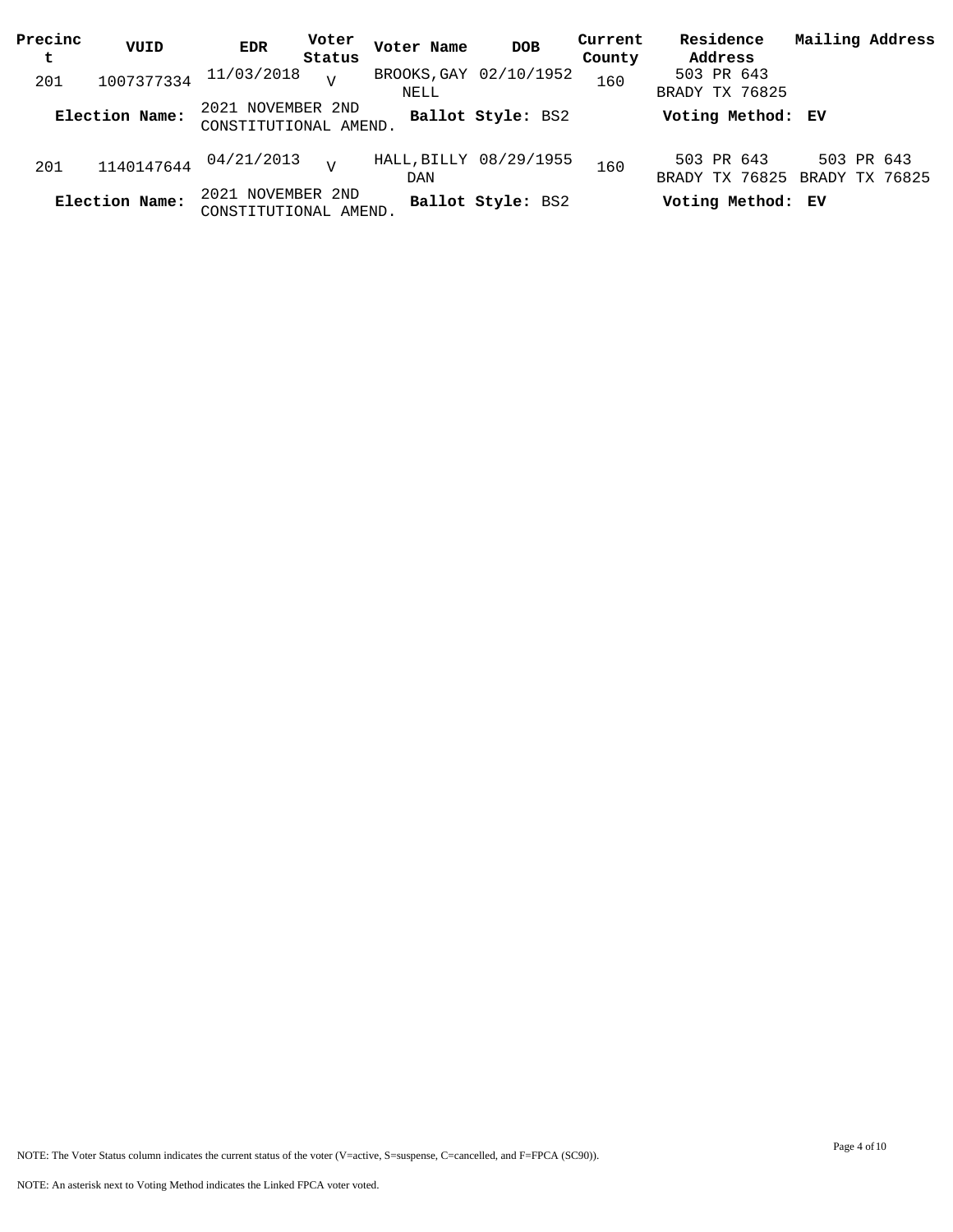| Precinc<br>t | VUID           | <b>EDR</b>                                 | Status | Voter Voter Name | DOB                      | Current<br>County | Residence<br>Address        | Mailing Address               |
|--------------|----------------|--------------------------------------------|--------|------------------|--------------------------|-------------------|-----------------------------|-------------------------------|
| 202          |                | $1003394063$ 03/01/1976 $_{\rm V}$         |        | E ERIC           | EDMISTON, GEN 12/13/1954 | 160               | 907 CR 212<br>VOCA TX 76887 | $P.O.$ BOX 5<br>VOCA TX 76887 |
|              | Election Name: | 2021 NOVEMBER 2ND<br>CONSTITUTIONAL AMEND. |        |                  | Ballot Style: BS2        |                   | Voting Method: EV           |                               |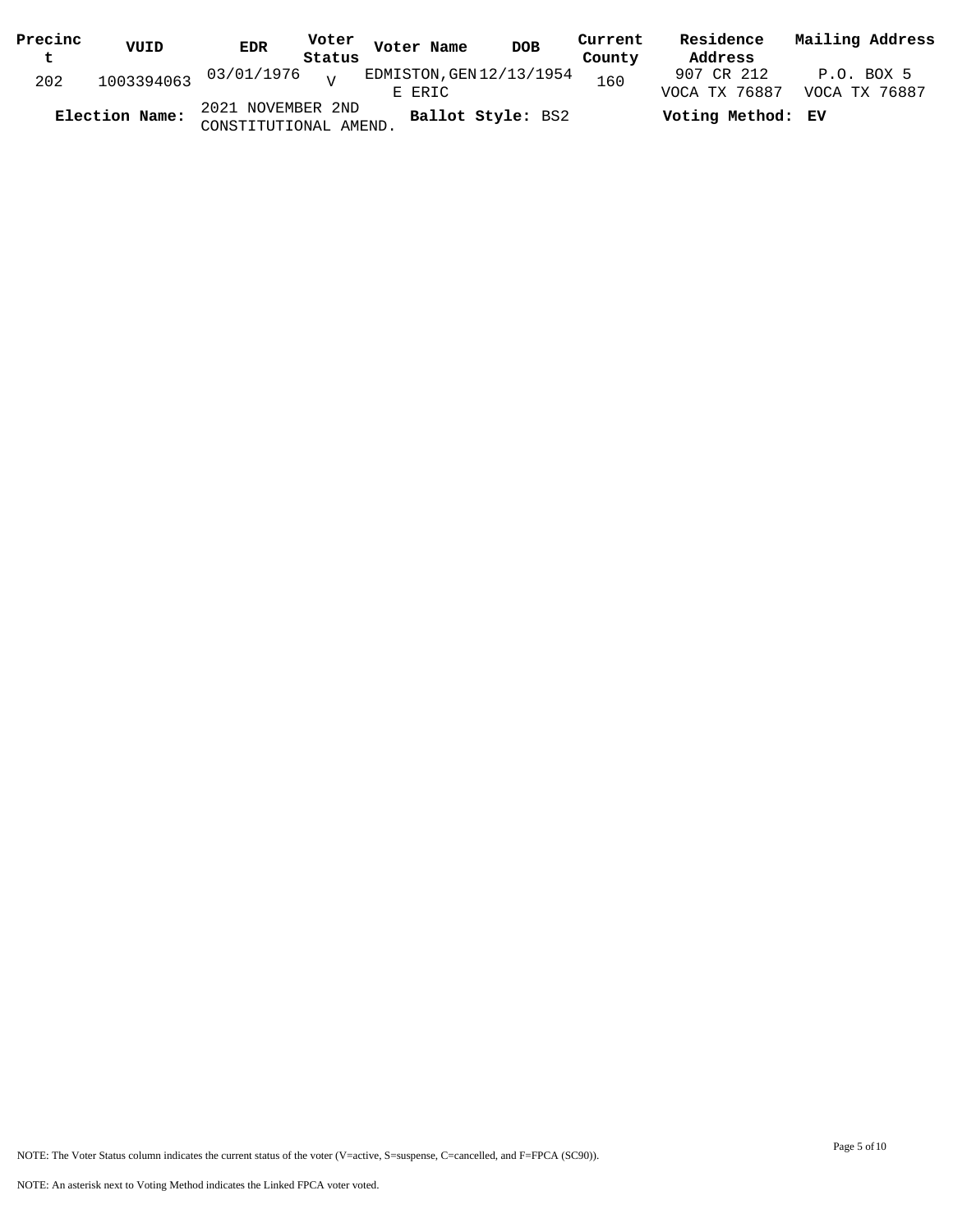| Precinc<br>t | VUID           | <b>EDR</b>                                 | Voter<br>Status | Voter Name          | <b>DOB</b>               | Current<br>County | Residence<br>Address                                            | Mailing Address                                             |
|--------------|----------------|--------------------------------------------|-----------------|---------------------|--------------------------|-------------------|-----------------------------------------------------------------|-------------------------------------------------------------|
| 301          | 1003370950     | 03/01/1976                                 | $\overline{V}$  |                     | DEBORD, JERRY 06/26/1940 | 160               | 1311 SOUTH<br>BLACKBURN                                         | 1311 S<br><b>BLACKBURN</b><br>BRADY TX 76825 BRADY TX 76825 |
|              | Election Name: | 2021 NOVEMBER 2ND<br>CONSTITUTIONAL AMEND. |                 |                     | Ballot Style: BS2        |                   | Voting Method: EV                                               |                                                             |
| 301          | 1003370966     | 03/01/1976                                 | $\overline{V}$  |                     | DEBORD, JUDY 07/03/1943  | 160               | 1311 SOUTH<br><b>BLACKBURN</b><br>BRADY TX 76825 BRADY TX 76825 | 1311 S<br><b>BLACKBURN</b>                                  |
|              | Election Name: | 2021 NOVEMBER 2ND<br>CONSTITUTIONAL AMEND. |                 |                     | Ballot Style: BS2        |                   | Voting Method: EV                                               |                                                             |
| 301          | 2141481051     | 01/10/2018                                 | $\tau$          | Е                   | ISBELL, CRAIG 07/21/1960 | 160               | 807 SOUTH CHINA 807 S CHINA ST<br>1<br>BRADY TX 76825           | BRADY TX 76825                                              |
|              | Election Name: | 2021 NOVEMBER 2ND<br>CONSTITUTIONAL AMEND. |                 |                     | Ballot Style: BS2        |                   | Voting Method: EV                                               |                                                             |
| 301          | 2154224046     | 03/03/2019                                 | $\overline{V}$  | EPHINE<br>HERNANDEZ | MARTINEZ, JOS 10/04/1945 | 160               | 1207 SOUTH<br><b>CYPRESS</b><br>BRADY TX 76825 BRADY TX 76825   | 1207 S CYPRESS<br>SТ                                        |
|              | Election Name: | 2021 NOVEMBER 2ND<br>CONSTITUTIONAL AMEND. |                 |                     | Ballot Style: BS2        |                   | Voting Method: EV                                               |                                                             |
| 301          | 1014995110     | 12/01/2001                                 | $\overline{U}$  | E EUGENE            | MATULA, GEORG 06/01/1944 | 160               | 121 PR 943<br>BRADY TX 76825 BRADY TX 76825                     | P O BOX 363                                                 |
|              | Election Name: | 2021 NOVEMBER 2ND<br>CONSTITUTIONAL AMEND. |                 |                     | Ballot Style: BS2        |                   | Voting Method: EV                                               |                                                             |
| 301          | 1014995083     | 12/01/2001                                 |                 | CIA SMYRL           | MATULA, PATRI 01/21/1946 | 160               | 121 PR 943                                                      | P.O. BOX 363<br>BRADY TX 76825 BRADY TX 76825-<br>0363      |
|              | Election Name: | 2021 NOVEMBER 2ND<br>CONSTITUTIONAL AMEND. |                 |                     | Ballot Style: BS2        |                   | Voting Method: EV                                               |                                                             |
| 301          | 1003392283     | 03/01/1976                                 | $\overline{U}$  | ARY RAY             | WEATHERMAN, G07/20/1950  | 160               | 800 WEST 15TH<br>BRADY TX 76825 BRADY TX 76825                  | 800 WEST 15TH                                               |
|              | Election Name: | 2021 NOVEMBER 2ND<br>CONSTITUTIONAL AMEND. |                 |                     | Ballot Style: BS2        |                   | Voting Method: EV                                               |                                                             |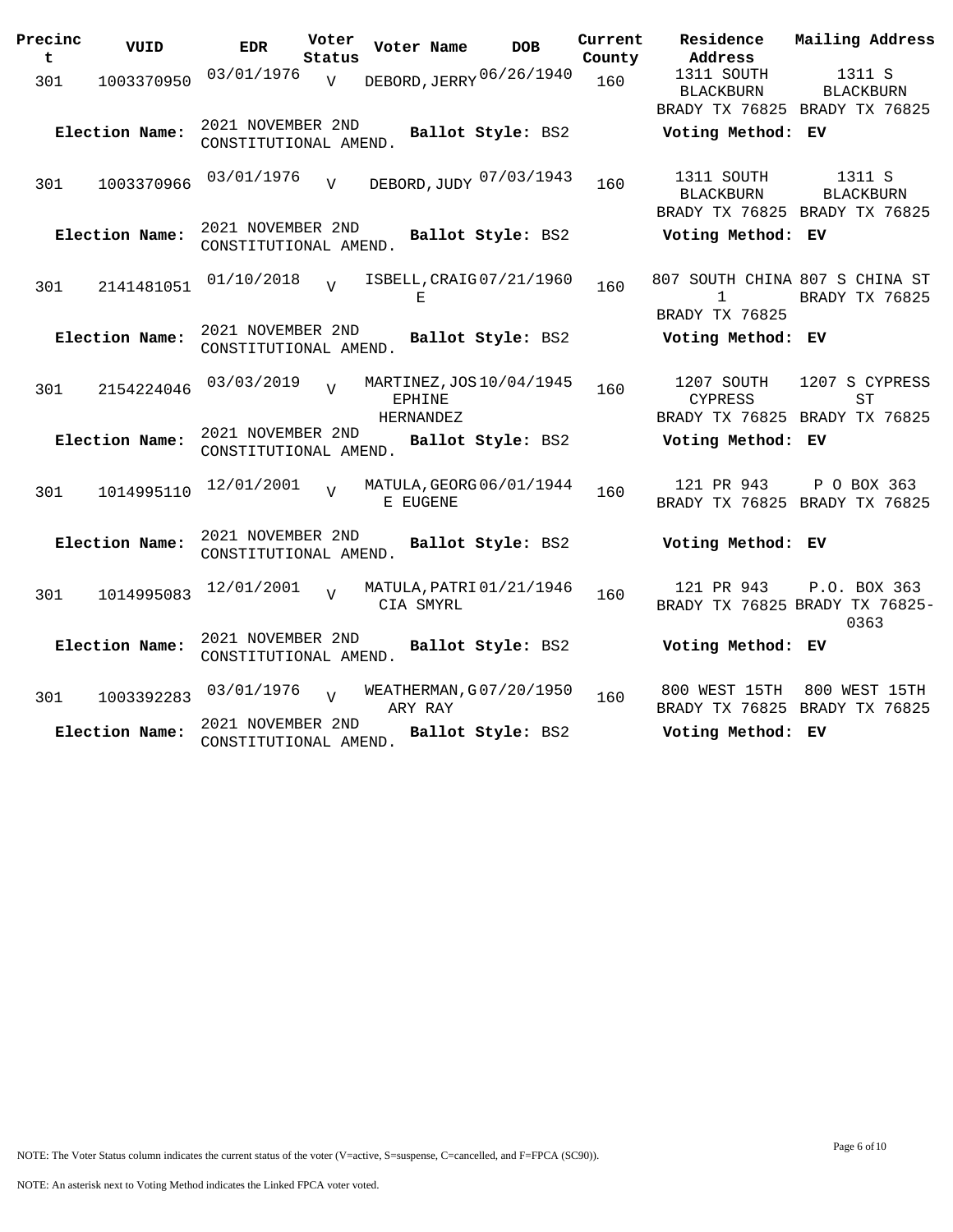| Precinc | VUID           | <b>EDR</b>                                 |        | Voter Voter Name                   | DOB               | Current | Residence         | Mailing Address                             |
|---------|----------------|--------------------------------------------|--------|------------------------------------|-------------------|---------|-------------------|---------------------------------------------|
| t       |                |                                            | Status |                                    |                   | County  | Address           |                                             |
| 302     |                | $1003391524$ $03/01/1976$ $V$              |        | NEAL, SUSAN 10/28/1948<br>LOCKLEAR |                   | 160     | 287 PR 542        | 287 PR 542<br>BRADY TX 76825 BRADY TX 76825 |
|         | Election Name: | 2021 NOVEMBER 2ND<br>CONSTITUTIONAL AMEND. |        |                                    | Ballot Style: BS2 |         | Voting Method: EV |                                             |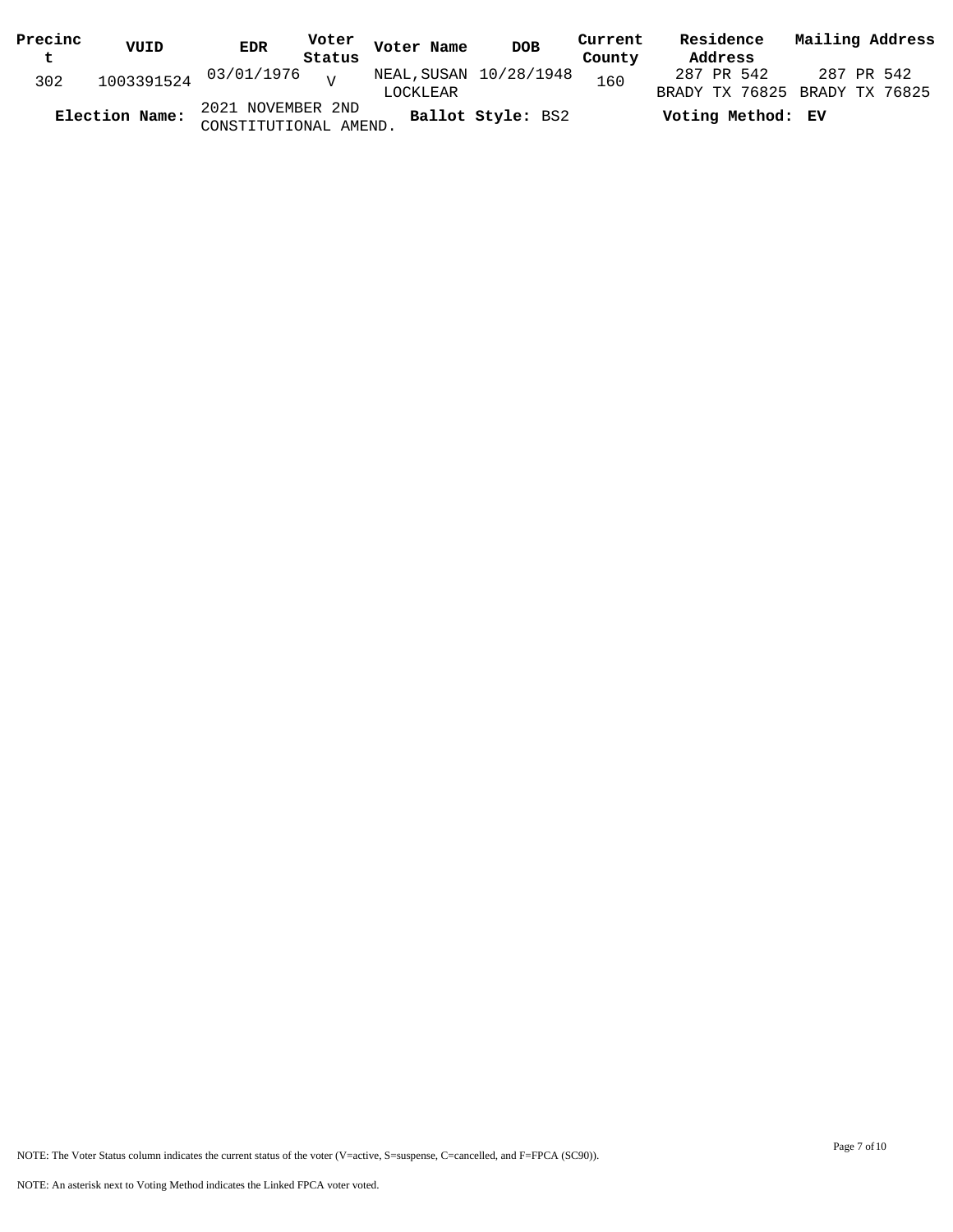| Precinc<br>t | VUID           | <b>EDR</b>                                 | Voter<br>Status | Voter Name                             | <b>DOB</b>        | Current<br>County | Residence<br>Address                            | Mailing Address                                       |
|--------------|----------------|--------------------------------------------|-----------------|----------------------------------------|-------------------|-------------------|-------------------------------------------------|-------------------------------------------------------|
| 401          | 1203895097     | 11/29/2013                                 | $\overline{v}$  | BETTS, ERIN 03/30/1982<br><b>RENAE</b> |                   | 160               | 406 CR 401                                      | PO BOX 1391<br>BRADY TX 76825 BRADY TX 76825-<br>1391 |
|              | Election Name: | 2021 NOVEMBER 2ND<br>CONSTITUTIONAL AMEND. |                 |                                        | Ballot Style: BS2 |                   | Voting Method: EV                               |                                                       |
| 401          | 1003374549     | 11/01/1994                                 | $\overline{V}$  | KING, JOE KIM 02/04/1954               |                   | 160               | 3715 EAST US<br>HWY 190<br>ROCHELLE TX<br>76872 | 3715 E US HWY<br>190<br>ROCHELLE TX<br>76872          |
|              | Election Name: | 2021 NOVEMBER 2ND<br>CONSTITUTIONAL AMEND. |                 |                                        | Ballot Style: BS2 |                   | Voting Method: EV                               |                                                       |
| 401          | 1157225539     | 10/23/2008                                 | $\overline{U}$  | LOUND, STANLE 03/19/1942<br>Y GILBERT  |                   | 160               | SOUTH AVE<br>507<br>BRADY TX 76825              | 507 SOUTH AVE<br>BRADY TX 76825                       |
|              | Election Name: | 2021 NOVEMBER 2ND<br>CONSTITUTIONAL AMEND. |                 |                                        | Ballot Style: BS2 |                   | Voting Method: EV                               |                                                       |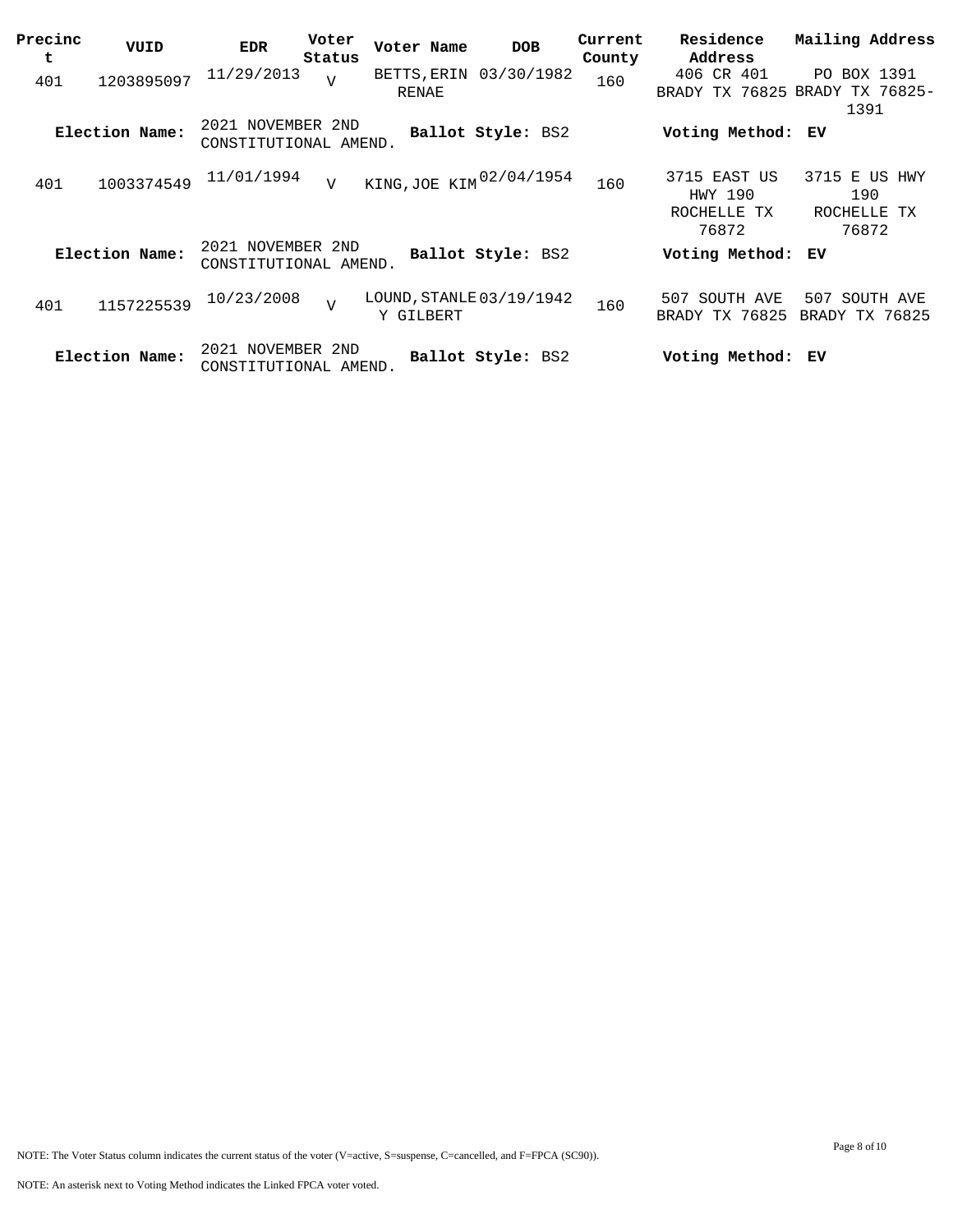| Precinc<br>t | VUID           | EDR                                        | Voter<br>Status | Voter Name                             | <b>DOB</b>        | Current<br>County | Residence<br>Address               | Mailing Address                    |
|--------------|----------------|--------------------------------------------|-----------------|----------------------------------------|-------------------|-------------------|------------------------------------|------------------------------------|
| 403          | 1003395983     | 03/25/1994                                 | $\overline{V}$  | RANDALL, JO 11/08/1939<br>ANN DENA     |                   | 160               | 105 PR 817<br>ROCHELLE TX<br>76872 | 105 PR 817<br>ROCHELLE TX<br>76872 |
|              | Election Name: | 2021 NOVEMBER 2ND<br>CONSTITUTIONAL AMEND. |                 |                                        | Ballot Style: BS2 |                   | Voting Method: EV                  |                                    |
| 403          | 1003395996     | 04/09/1994                                 | $\overline{V}$  | RANDALL, WILL 08/27/1947<br>IAM MILTON |                   | 160               | 105 PR 817<br>ROCHELLE TX<br>76872 | 105 PR 817<br>ROCHELLE TX<br>76872 |
|              | Election Name: | 2021 NOVEMBER 2ND<br>CONSTITUTIONAL AMEND. |                 |                                        | Ballot Style: BS2 |                   | Voting Method: EV                  |                                    |